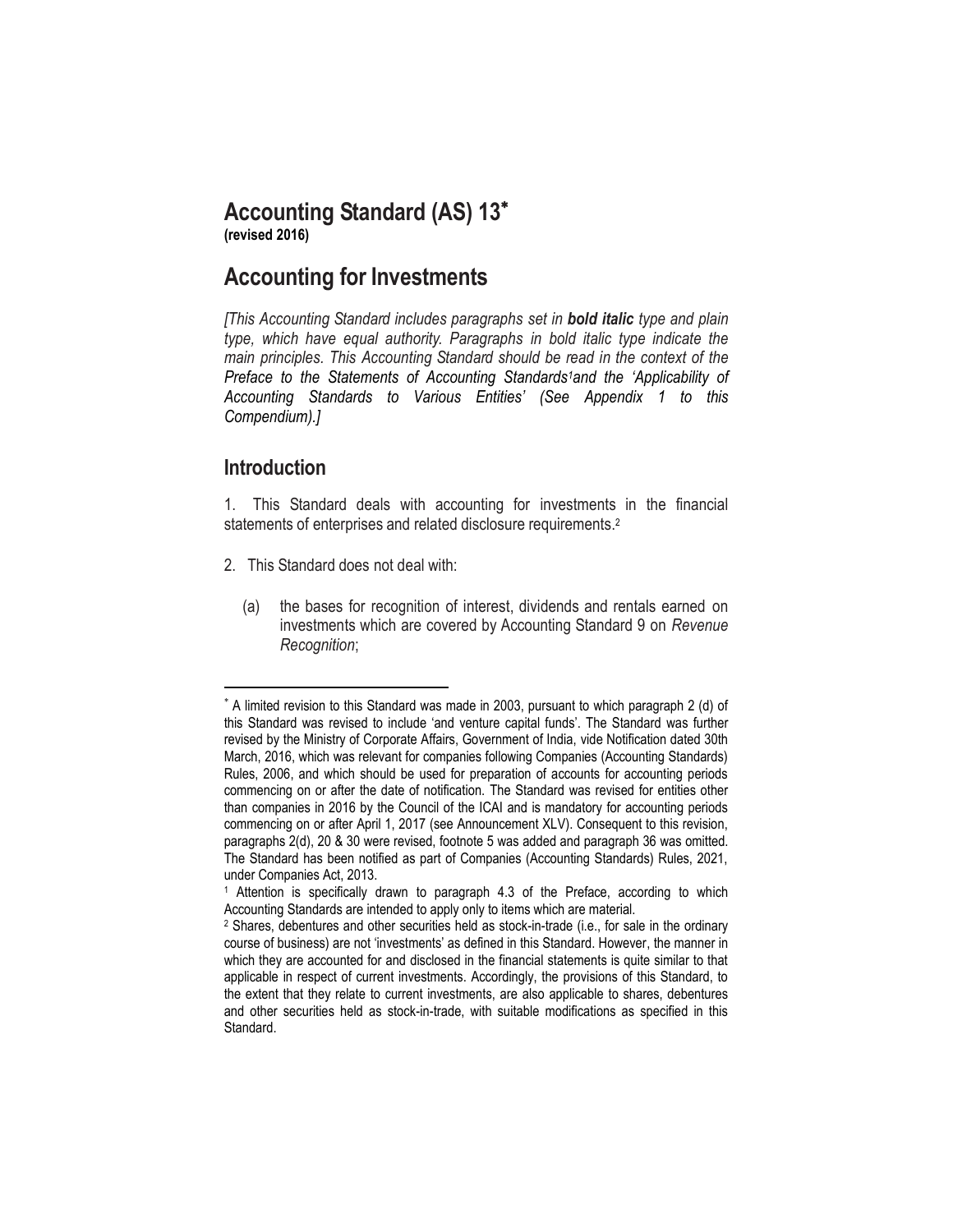- b) operating or finance leases;
- (c) investments of retirement benefit plans and life insurance enterprises; and
- (d) mutual funds and venture capital funds and/or the related asset management companies, banks and public financial institutions formed under a Central or State Government Act or so declared under the Companies Act, 2013.

# **Definitions**

*3. The following terms are used in this Standard with the meanings assigned:*

*3.1 Investments are assets held by an enterprise for earning income by way of dividends, interest, and rentals, for capital appreciation, or for other benefits to the investing enterprise. Assets held as stock-in-trade are not 'investments'.*

*3.2 A current investment is an investment that is by its nature readily realisable and is intended to be held for not more than one year from the date on which such investment is made.*

*3.3 A long term investment is an investment other than a current investment.*

*3.4 An investment property is an investment in land or buildings that are not intended to be occupied substantially for use by, or in the operations of, the investing enterprise.*

*3.5 Fair value is the amount for which an asset could be exchanged between a knowledgeable, willing buyer and a knowledgeable, willing seller in an arm's length transaction. Under appropriate circumstances, market value or net realisable value provides an evidence of fair value.*

*3.6 Market value is the amount obtainable from the sale of an investment in an open market, net of expenses necessarily to be incurred on or before disposal.*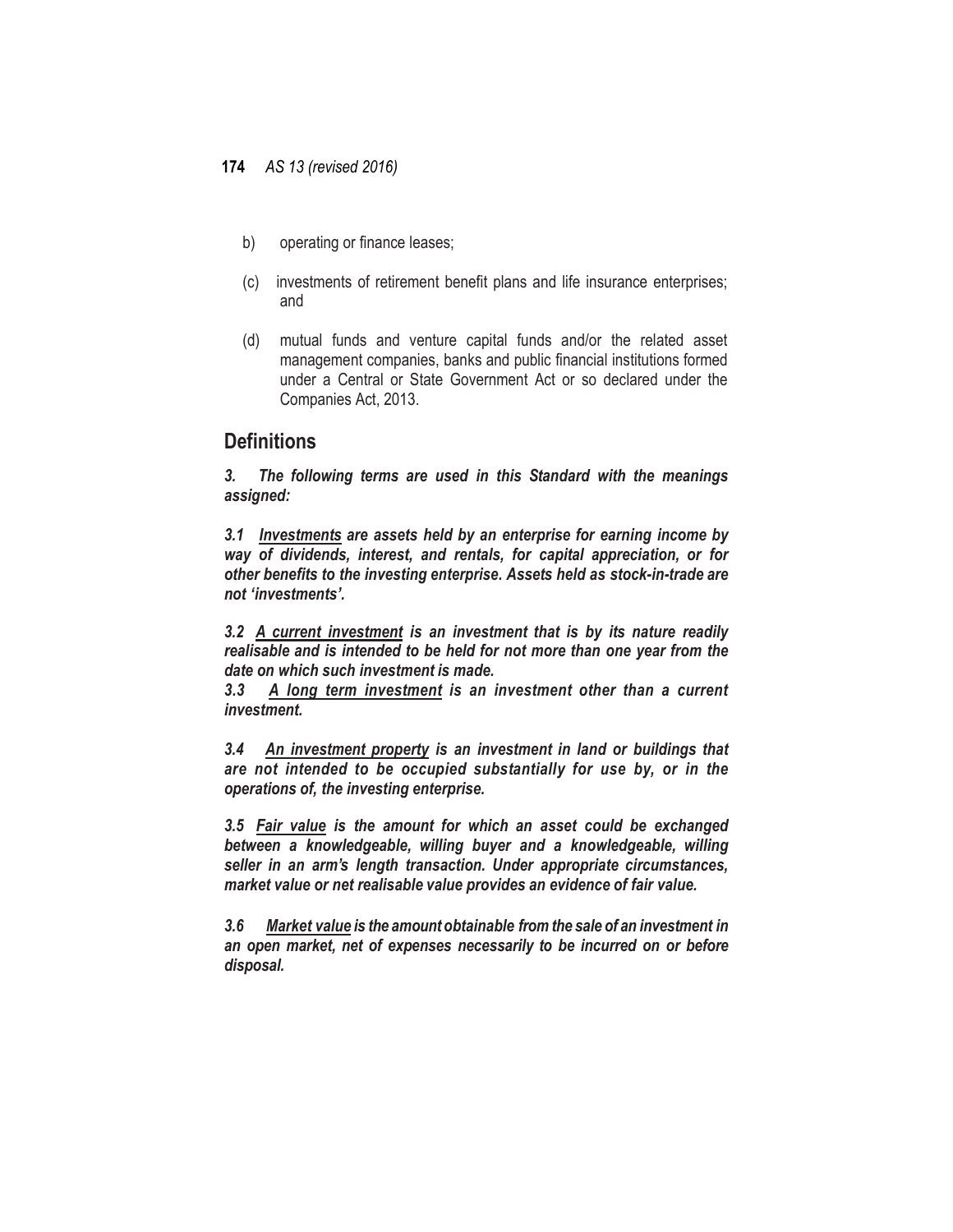# **Explanation**

#### **Forms of Investments**

4. Enterprises hold investments for diverse reasons. For some enterprises, investment activity is a significant element of operations, and assessment of the performance of the enterprise may largely, or solely, depend on the reported results of this activity.

5. Some investments have no physical existence and are represented merely by certificates or similar documents (e.g., shares) while others exist in a physical form (e.g., buildings). The nature of an investment may be that of a debt, other than a short or long term loan or a trade debt, representing a monetary amount owing to the holder and usually bearing interest; alternatively, it may be a stake in the results and net assets of an enterprise such as an equity share. Most investments represent financial rights, but some are tangible, such as certain investments in land or buildings.

6. For some investments, an active market exists from which a market value can be established. For such investments, market value generally provides the best evidence of fair value. For other investments, an active market does not exist and other means are used to determine fair value.

# **Classification of Investments**

 $\overline{\phantom{a}}$ 

7. Enterprises present financial statements that classify fixed assets, investments and current assets into separate categories. Investments are classified as long term investments and current investments. Current investments are in the nature of current assets, although the common practice may be to include them in investments.<sup>3</sup>

8. Investments other than current investments are classified as long term investments, even though they may be readily marketable.

<sup>&</sup>lt;sup>3</sup> Shares, debentures and other securities held for sale in the ordinary course of business are disclosed as 'stock-in-trade' under the head 'current assets'.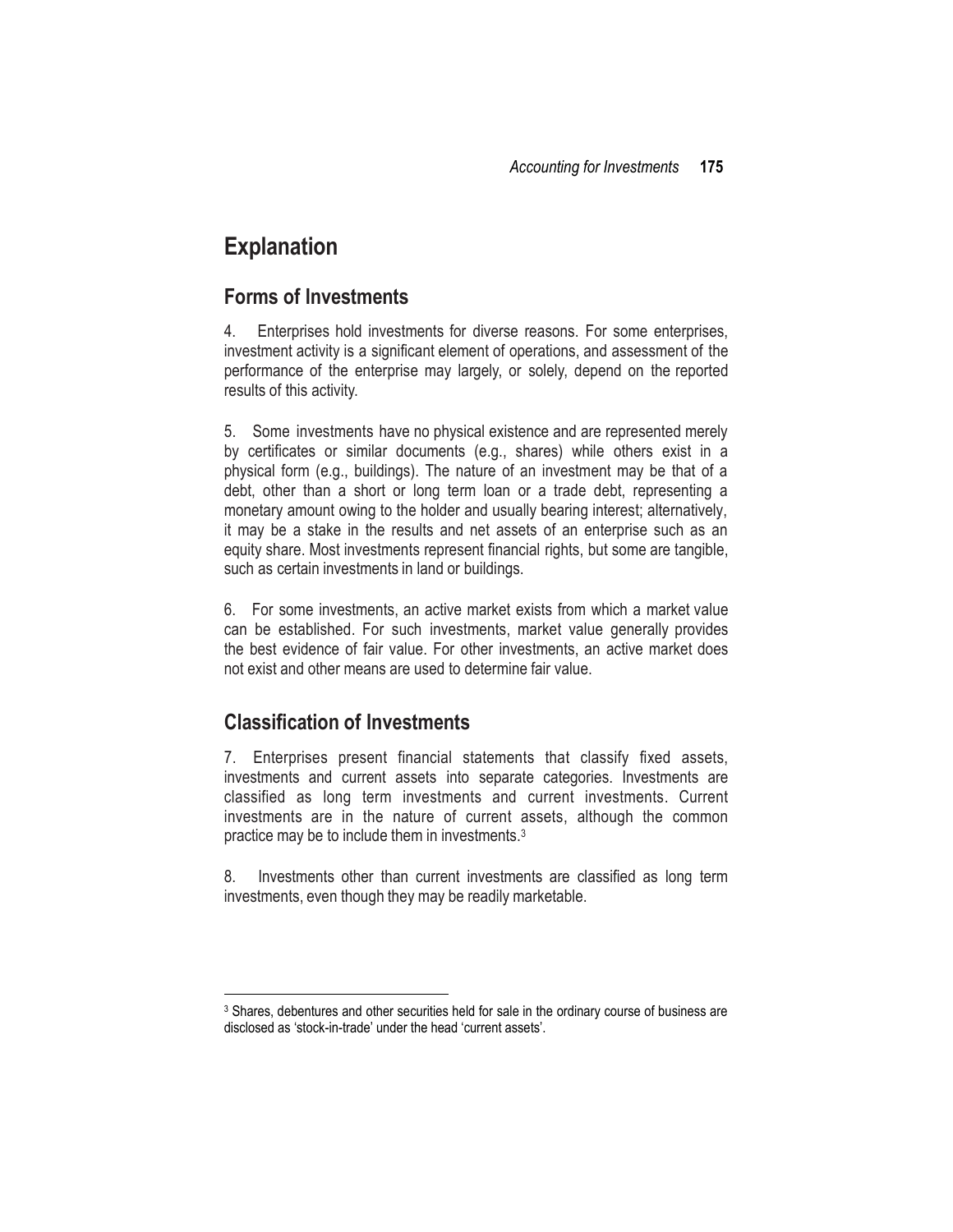# **Cost of Investments**

9. The cost of an investment includes acquisition charges such as brokerage, fees and duties.

10. If an investment is acquired, or partly acquired, by the issue of shares or other securities, the acquisition cost is the fair value of the securities issued (which, in appropriate cases, may be indicated by the issue price as determined by statutory authorities). The fair value may not necessarily be equal to the nominal or par value of the securities issued.

11. If an investment is acquired in exchange, or part exchange, for another asset, the acquisition cost of the investment is determined by reference to the fair value of the asset given up. It may be appropriate to consider the fair value of the investment acquired if it is more clearly evident.

12. Interest, dividends and rentals receivables in connection with an investment are generally regarded as income, being the return on the investment. However, in some circumstances, such inflows represent a recovery of cost and do not form part of income. For example, when unpaid interest has accrued before the acquisition of an interest-bearing investment and is therefore included in the price paid for the investment, the subsequent receipt of interest is allocated between pre-acquisition and post-acquisition periods; the pre-acquisition portion is deducted from cost. When dividends on equity are declared from pre-acquisition profits, a similar treatment may apply. If it is difficult to make such an allocation except on an arbitrary basis, the cost of investment is normally reduced by dividends receivable only if they clearly represent a recovery of a part of the cost.

13. When right shares offered are subscribed for, the cost of the right shares is added to the carrying amount of the original holding. If rights are not subscribed for but are sold in the market, the sale proceeds are taken to the profit and loss statement. However, where the investments are acquired on cumright basis and the market value of investments immediately after their becoming ex-right is lower than the cost for which they were acquired, it may be appropriate to apply the sale proceeds of rights to reduce the carrying amount of such investments to the market value.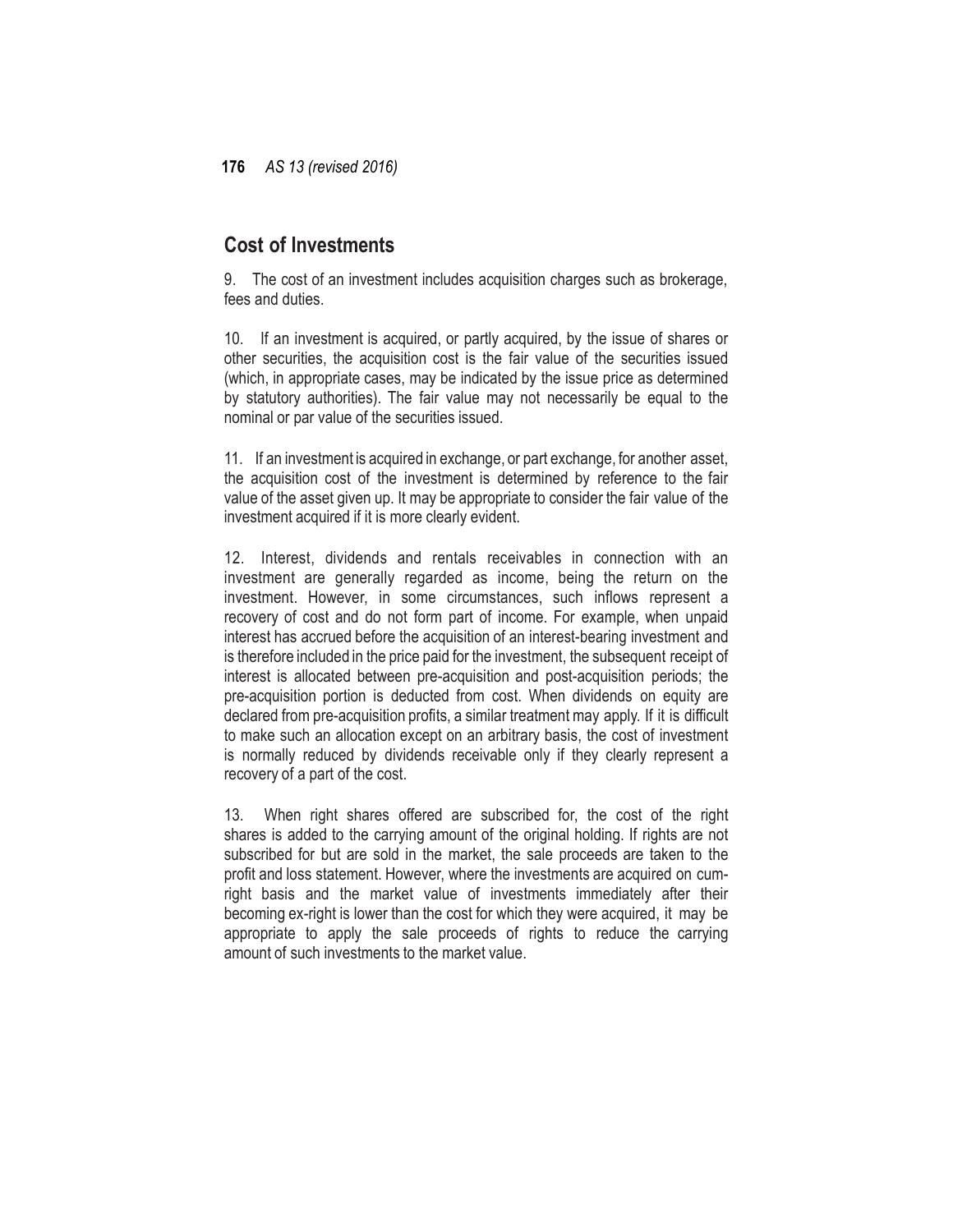# **Carrying Amount of Investments**

#### *Current Investments*

14. The carrying amount for current investments is the lower of cost and fair value. In respect of investments for which an active market exists, market value generally provides the best evidence of fair value. The valuation of current investments at lower of cost and fair value provides a prudent method of determining the carrying amount to be stated in the balance sheet.

15. Valuation of current investments on overall (or global) basis is not considered appropriate. Sometimes, the concern of an enterprise may be with the value of a category of related current investments and not with each individual investment, and accordingly the investments may be carried at the lower of cost and fair value computed category-wise (i.e. equity shares, preference shares, convertible debentures, etc.). However, the more prudent and appropriate method is to carry investments individually at the lower of cost and fair value.

16. For current investments, any reduction to fair value and any reversals of such reductions are included in the profit and loss statement.

#### *Long-term Investments*

17. Long-term investments are usually carried at cost. However, when there is a decline, other than temporary, in the value of a long term investment, the carrying amount is reduced to recognise the decline. Indicators of the value of an investment are obtained by reference to its market value, the investee's assets and results and the expected cash flows from the investment. The type and extent of the investor's stake in the investee are also taken into account. Restrictions on distributions by the investee or on disposal by the investor may affect the value attributed to the investment.

18. Long-term investments are usually of individual importance to the investing enterprise. The carrying amount of long-term investments is therefore determined on an individual investment basis.

19. Where there is a decline, other than temporary, in the carrying amounts of long term investments, the resultant reduction in the carrying amount is charged to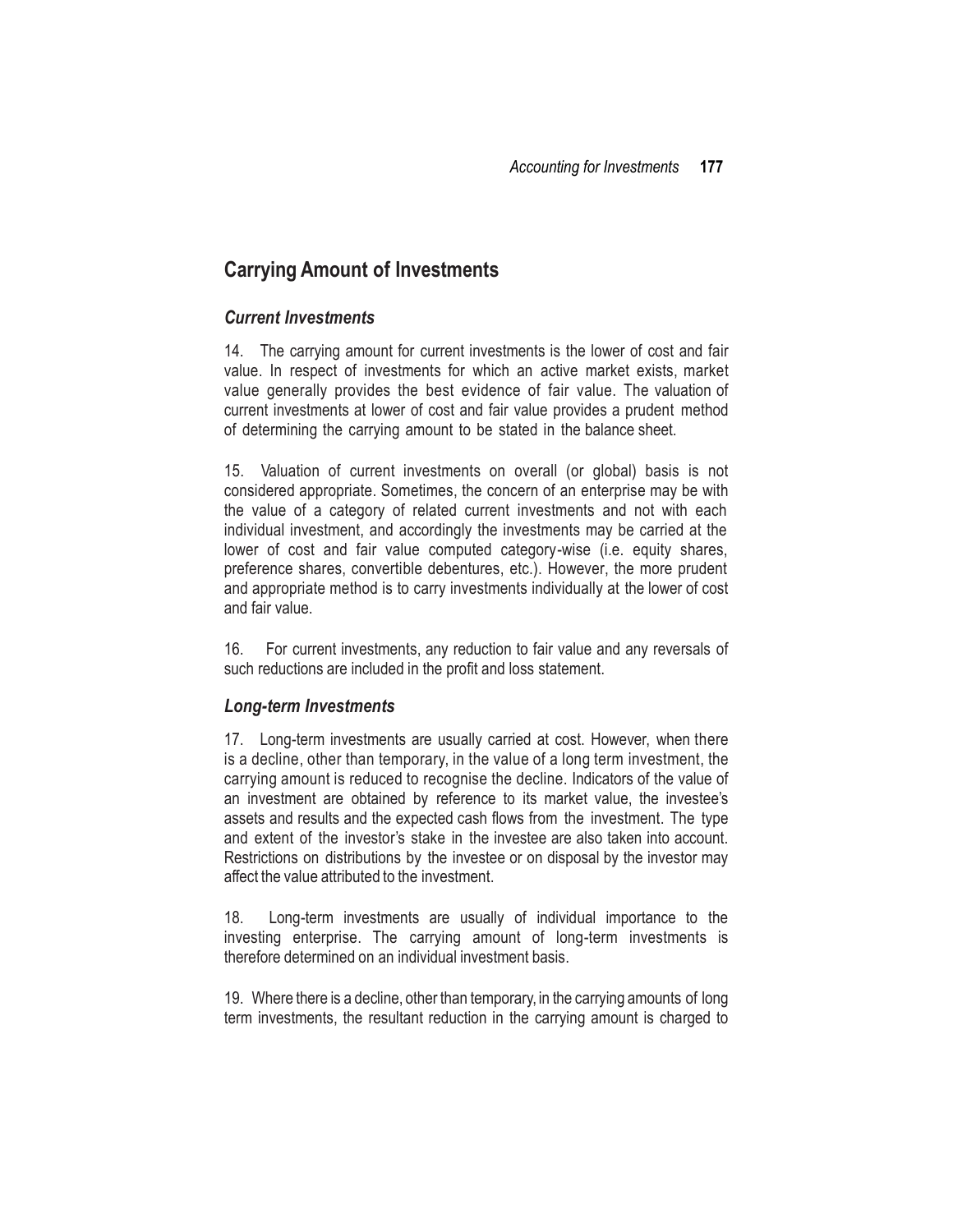#### **178** *AS 13 (revised 2016)*

the profit and loss statement. The reduction in carrying amount is reversed when there is a rise in the value of the investment, or if the reasons for the reduction no longer exist.

#### **Investment Properties**

20. An investment property is accounted for in accordance with cost model as prescribed in Accounting Standard (AS) 10, *Property, Plant and Equipment.* The cost of any shares in a co-operative society or a company, the holding of which is directly related to the right to hold the investment property, is added to the carrying amount of the investment property.

#### **Disposal of Investments**

21. On disposal of an investment, the difference between the carrying amount and the disposal proceeds, net of expenses, is recognised in the profit and loss statement.

22. When disposing of a part of the holding of an individual investment, the carrying amount to be allocated to that part is to be determined on the basis of the average carrying amount of the total holding of the investment. 4

# **Reclassification of Investments**

23. Where long-term investments are reclassified as current investments, transfers are made at the lower of cost and carrying amount at the date of transfer.

24. Where investments are reclassified from current to long-term, transfers are made at the lower of cost and fair value at the date of transfer.

# **Disclosure**

 $\overline{\phantom{a}}$ 

25. The following disclosures in financial statements in relation to investments are appropriate:—

<sup>4</sup> In respect of shares, debentures and other securities held as stock-in-trade, the cost of stocks disposed of is determined by applying an appropriate cost formula (e.g. first-in, firstout; average cost, etc.). These cost formulae are the same as those specified in Accounting Standard (AS) 2, in respect of Valuation of Inventories.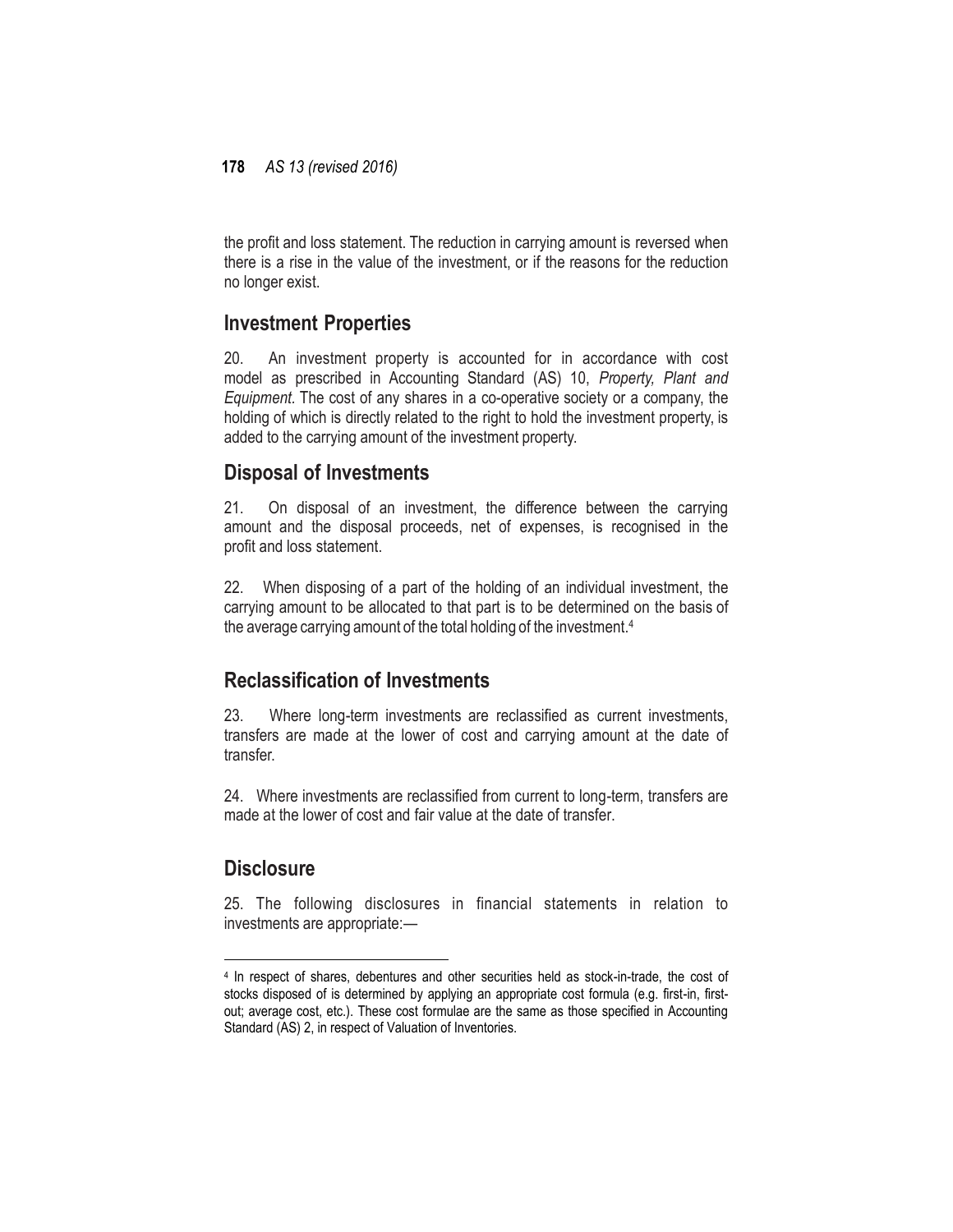- (a) the accounting policies for the determination of carrying amount of investments;
- (b) the amounts included in profit and loss statement for:
	- (i) interest dividends (showing separately dividends from subsidiary companies<sup>5</sup>, and rentals on investments showing separately such income from long term and current investments. Gross income should be stated, the amount of income tax deducted at source being included under Advance Taxes Paid;
	- (ii) profits and losses on disposal of current investments and changes in carrying amount of such investments;
	- (iii) profits and losses on disposal of long term investments and changes in the carrying amount of such investments;
- (c) significant restrictions on the right of ownership, realisability of investments or the remittance of income and proceeds of disposal;
- (d) the aggregate amount of quoted and unquoted investments, giving the aggregate market value of quoted investments;
- (e) other disclosures as specifically required by the relevant statute governing the enterprise.

# **Main Principles**

#### *Classification of Investments*

 $\overline{\phantom{a}}$ 

*26. An enterprise should disclose current investments and long term investments distinctly in its financial statements.*

*27. Further classification of current and long-term investments should be as specified in the statute governing the enterprise. In the absence of a statutory requirement, such further classification should disclose, where* 

<sup>5</sup> As defined in AS 21, Consolidated Financial Statements.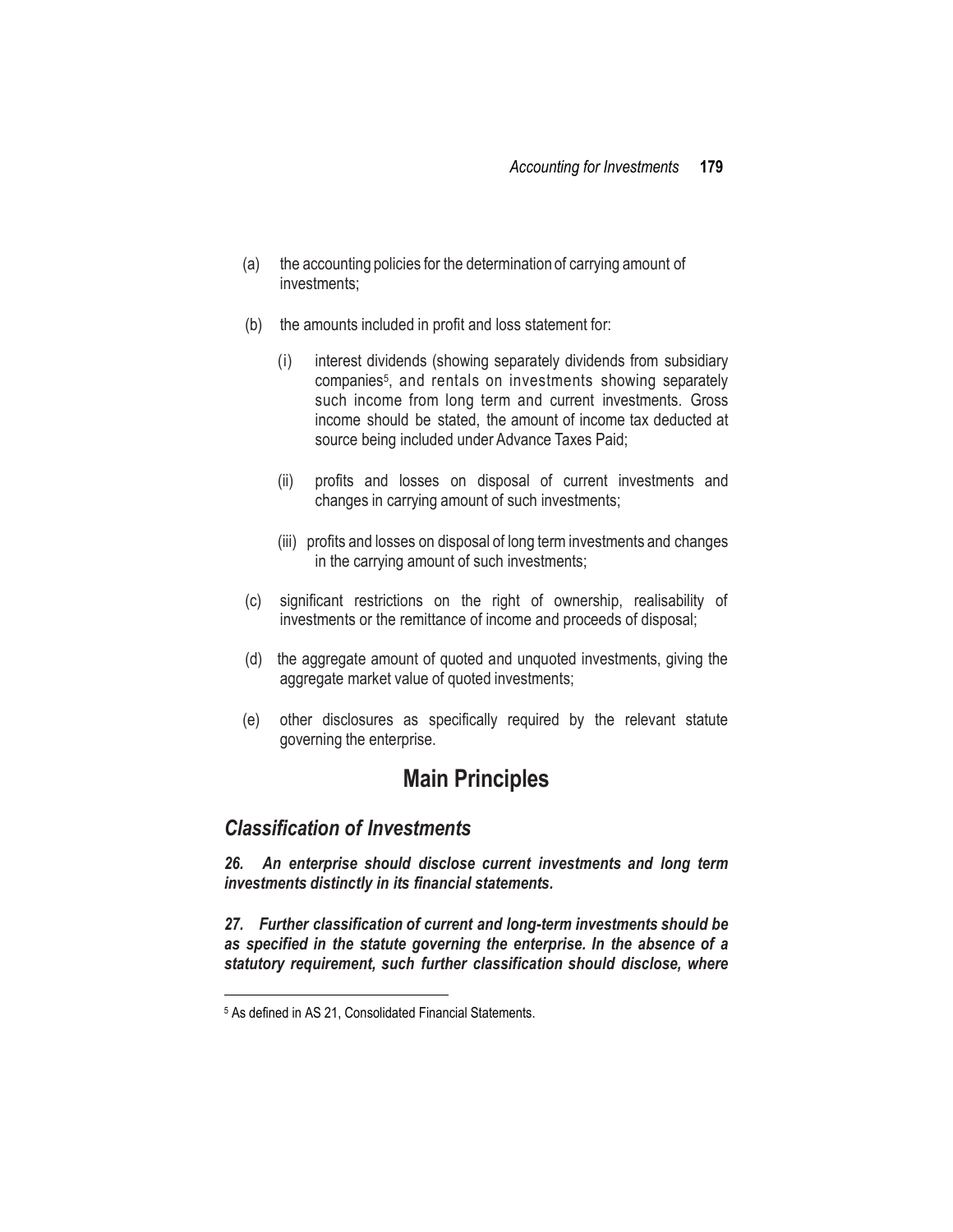**180** *AS 13 (revised 2016)*

*applicable, investments in:*

- *(a) Government or Trust securities*
- *(b) Shares, debentures or bonds*
- *(c) Investment properties*
- *(d) Others—specifying nature.*

#### *Cost of Investments*

*28. The cost of an investment should include acquisition charges such as brokerage, fees and duties.*

*29. If an investment is acquired, or partly acquired, by the issue of shares or other securities, the acquisition cost should be the fair value of the securities issued (which in appropriate cases may be indicated by the issue price as determined by statutory authorities). The fair value may not necessarily be equal to the nominal or par value of the securities issued. If an investment is acquired in exchange for another asset, the acquisition cost of the investment should be determined by reference to the fair value of the asset given up. Alternatively, the acquisition cost of the investment may be determined with reference to the fair value of the investment acquired if it is more clearly evident.*

#### *Investment Properties*

*30. An enterprise holding investment properties should account for them in accordance with cost model as prescribed in AS 10, Property, Plant and Equipment.*

#### *Carrying Amount of Investments*

*31. Investments classified as current investments should be carried in the financial statements at the lower of cost and fair value determined either on an individual investment basis or by category of investment, but not on an overall (or global) basis.*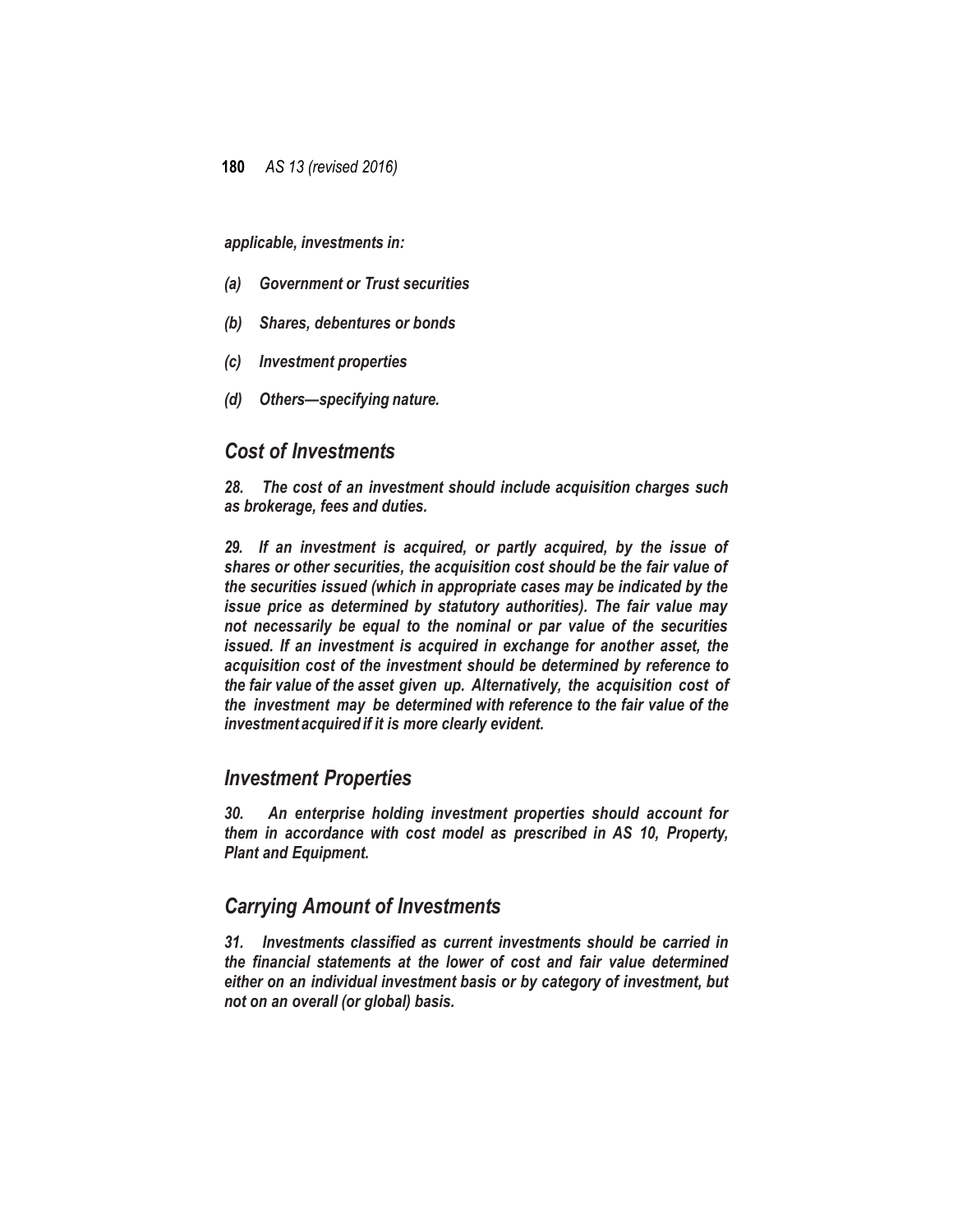*32. Investments classified as long term investments should be carried in the financial statements at cost. However, provision for diminution shall be made to recognise a decline, other than temporary, in the value of the investments, such reduction being determined and made for each investment individually.*

#### *Changes in Carrying Amounts of Investments*

*33. Any reduction in the carrying amount and any reversals of such reductions should be charged or credited to the profit and loss statement.*

#### *Disposal of Investments*

*34. On disposal of an investment, the difference between the carrying amount and net disposal proceeds should be charged or credited to the profit and loss statement.*

#### *Disclosure*

*35. The following information should be disclosed in the financial statements:*

- *(a) the accounting policies for determination of carrying amount of investments;*
- *(b) classification of investments as specified in paragraphs 26 and 27 above;*
- *(c) the amounts included in profit and loss statement for:*
	- *(i) interest, dividends (showing separately dividends from subsidiary companies), and rentals on investments showing separately such income from long-term and current investments. Gross income should be stated, the amount of income tax deducted at source being included under Advance Taxes Paid;*
	- *(ii) profits and losses on disposal of current investments and changes in the carrying amount of such investments; and*
	- *(iii) profits and losses on disposal of long-term investments and*